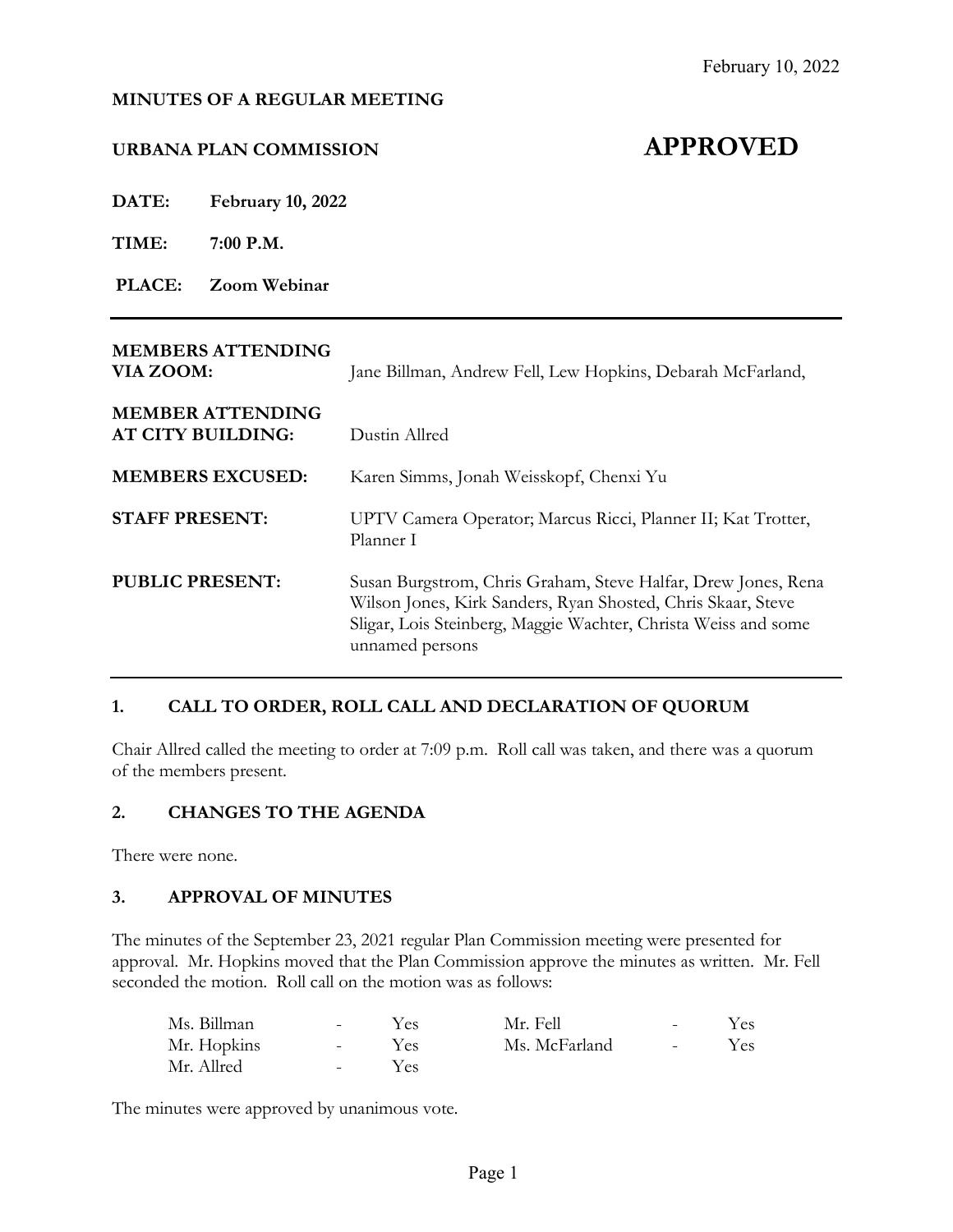## **4. COMMUNICATIONS**

The following communications regarding Case No. CCZBA-014-AT-21 were received after the meeting packet was sent:

- Email from John Hall, Director of Champaign County Planning & Zoning, dated 02-08- 2022 with staff report corrections and additional information.
- Email from Chris Graham dated 02-09-2022 in opposition
- **Email from David Oliver-Holder dated 02-09-2022 in opposition**

## **5. CONTINUED PUBLIC HEARINGS**

**Plan Case No. 2425-T-21 – A request by the Urbana Zoning Administrator to amend the Urbana Zoning Ordinance with changes to Article II (Definitions), Article V (Use Regulations), and Article VI (Development Regulations), and other relevant sections, to facilitate solar energy system installation.**

Chair Allred continued this case to the March 10, 2022 regular meeting at the request of City staff.

#### **6. OLD BUSINESS**

There was none.

## **7. NEW PUBLIC HEARINGS**

There were none.

#### **8. NEW BUSINESS**

#### **Case No. CCZBA-014-AT-21 – Amend the Champaign County Zoning Ordinance to establish beekeeping requirements.**

Chair Allred opened this item on the agenda. Marcus Ricci, Planner II, presented the staff report. He began by noting the changes/corrections to the written staff report, which included the following:

- 1. Petitions 24 people signed a petition supporting an amendment regulating beekeeping; 561 people signed a petition opposing any amendment additionally regulating beekeeping
- 2. Clarification Champaign County does not regulate beekeeping because it is considered agriculture, which is currently exempt from County zoning and allowed anywhere without limits.

Mr. Ricci, then summarized the staff report. He noted the purpose of the proposed text amendment and reviewed Champaign County's timeline for the case. He reviewed the proposed changes to the Champaign County Zoning Ordinance language and talked about the benefits of the amendment to Champaign County. He discussed Champaign County's and the City of Urbana's zoning and the implications of the proposed changes on development within the City's Extra-Territorial Jurisdiction (ETJ). He talked about how the proposed changes relate to the 2005 Urbana Comprehensive Plan and read the options of the Plan Commission. He presented staff's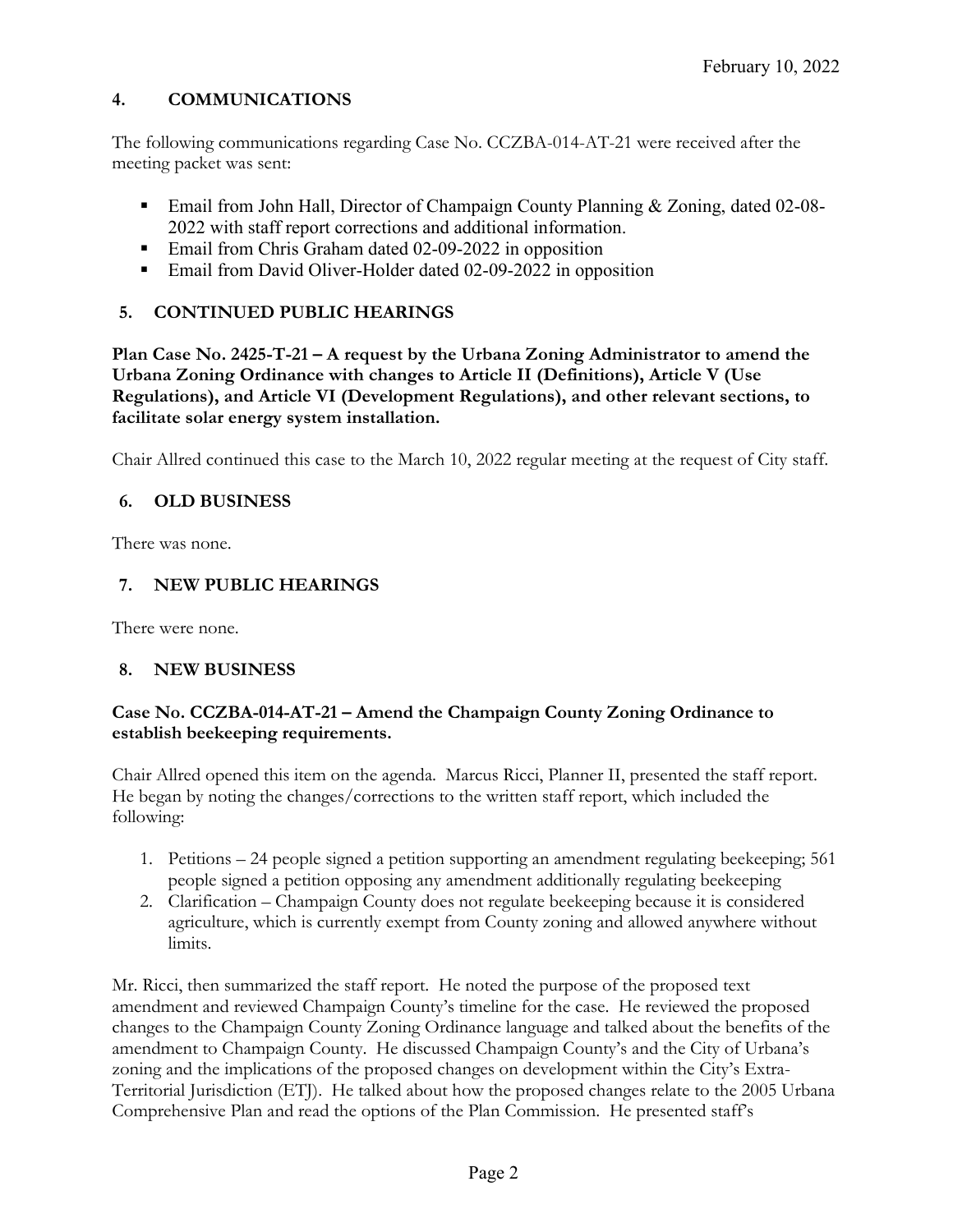recommendation to not protest the proposed amendment. He noted that Susan Burgstrom, from Champaign County, was present to answer any questions.

Chair Allred asked if any members of the Plan Commission had questions for staff.

Mr. Hopkins stated if any County parcel is annexed into the City of Urbana, there is an easy zoning transfer equivalent to the City's categories. He asked if the proposed amendment is approved, would it apply to City residential zoning when properties are annexed. Mr. Ricci replied no. The City could incorporate it into an annexation agreement if it was a revenue generating enterprise though. There are currently no regulations on beekeeping in the City of Urbana, so it could happen in any capacity in the City.

With no further questions for staff, Chair Allred opened the item for comments from the applicant's representative.

Susan Burgstrom raised her hand to speak. She stated that she was available to answer any questions. There were none.

There was discussion between City staff and the Plan Commission members as to whether public input should be a part of the County text amendment case since it was not a public hearing. Even though there are no recorded/implemented procedures for this in the Plan Commission Bylaws, the Plan Commission was in agreement to allow the public to speak.

Chair Allred asked if there were any members of the public who wished to speak in favor of the proposed text amendment. There were none.

Chair Allred asked if there were any members of the public who wished to speak in opposition of the proposed text amendment.

Chris Graham raised her hand to speak in opposition. She thanked Mr. Ricci for responding to her email. She stated that this is basically an amendment to restrict beekeeping in three subdivisions, which is being prejudiced. She added that it is unclear how the case is forwarded from the Champaign County Environmental Land Use Committee to the City of Urbana and back to the Champaign County Board. She thanked the Plan Commission for their time.

Mr. Ricci explained that the Illinois State law allows municipalities to review zoning map and text amendments that occur in the County with regards to how they will impact the municipalities. In this case, the proposed text amendment has no impact on the City of Urbana because it would only be regulating beekeeping for properties located in the County. Even if a property was annexed into the City, the City does not currently regulate beekeeping in the City, so there would be no impact.

Ryan Shosted raised his hand to speak in opposition. He stated that he is a resident of Urbana and a local beekeeper. He is also a former officer of the Central Illinois Beekeepers Association. He stated that his has been a long and arduous process for members of the beekeeping community. He said that they have been trying to defend a harmless and environmentally beneficial activity for a while. He stated that he believed once the regulation of beekeeping in Champaign County becomes law, it will eventually impact beekeeping within the City of Urbana, and the proposed text amendment would become pretext for future amendments in the City. The proposed boundaries for regulations are confusing and complex, which is one of the reasons why the County Board defeated the original proposal. He expressed his concern that the proposed amendment has and will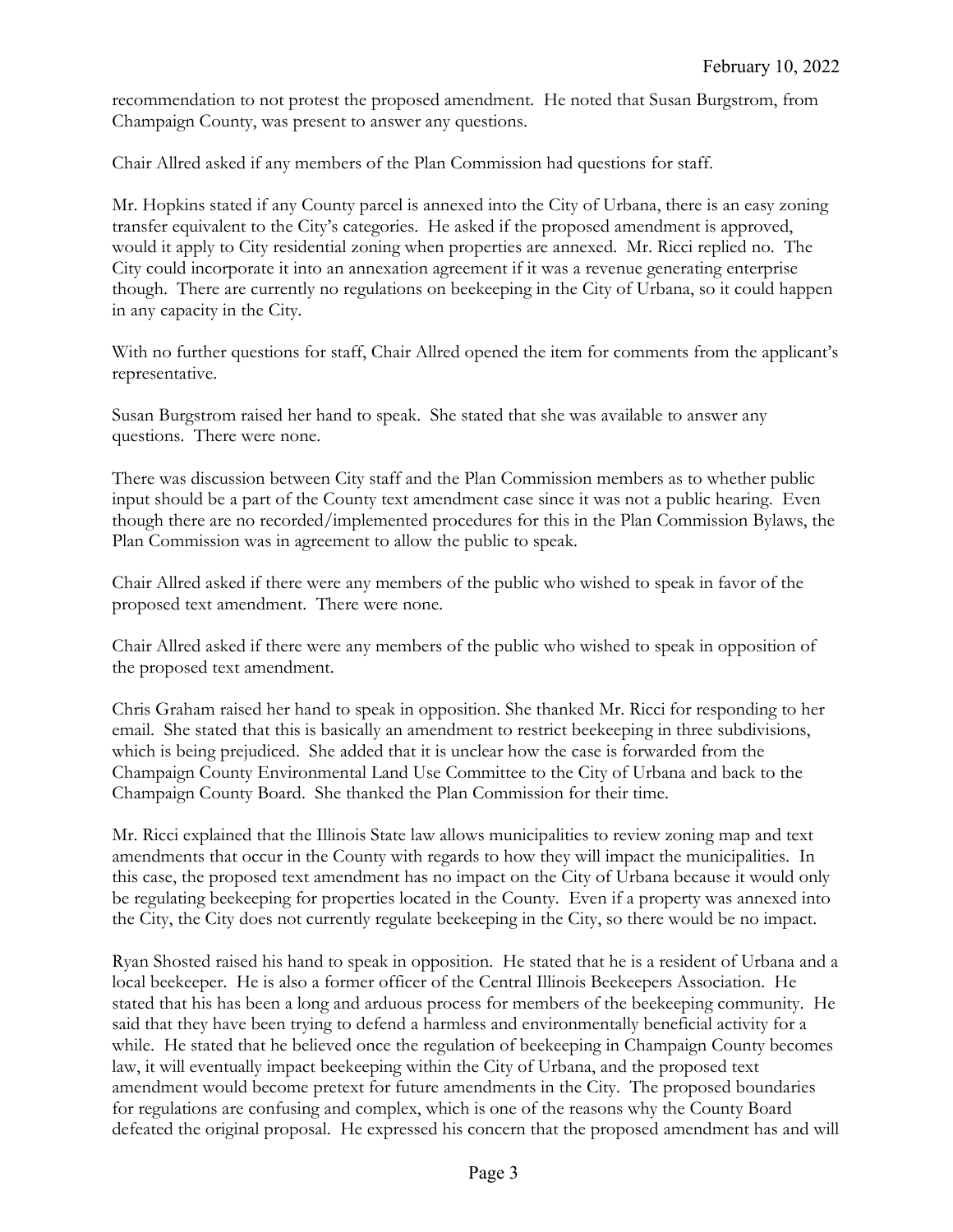discourage local beekeepers in the future because of a single dispute in one subdivision. He asked the Plan Commission to recommend protest of the proposed text amendment to the City Council on the following grounds:

- 1. Once enacted, the amendment will become a precedent and make it easier for future regulation of beekeeping within the City of Urbana and elsewhere in the County;
- 2. The uncertainty regarding the proposed amendment and all of its various incarnations is already depressing and will continue to depress local beekeeping activities;
- 3. The Ordinance is confusing in so far as the proposed zones and uses are scattered and have complex boundaries. Because of this, the Ordinance is ripe for future standardization and will ultimately impact beekeeping throughout the City and County.
- 4. The justification for targeting a number of different areas around the outskirts of the City is unclear.

Ms. Billman asked if Mr. Shosted was currently a beekeeper in Urbana. Mr. Shosted said yes. He is located in the City, not in the County. He stated that he has never had any neighbors complain. His neighbors support his beekeeping activity because they love their flowers and enjoy the bees' pollination.

Christa Weiss raised her hand to speak in opposition. She stated that she heartily agree with Mr. Shosted. She mentioned that she is also a beekeeper in the City of Urbana and has been for six years. She stated that she believes that our future exists only with the help of the insects on the planet.

Ms. Weiss stated that there is confusion as to why this even became an issue. Urbana is an agricultural area. The process for protesting and supporting the amendment is confusing. Mr. Hopkins' questions and staff's responses about annexing of properties helped clarify that the properties would no longer be regulated by County ordinances.

Ms. Weiss stated that if the City had similar regulations as those being proposed, it would make it impossible for her to continue her beekeeping activity. She noted that she has never had issues with her neighbors. Most beekeepers are respectful and considerate of other people. She expressed her concern that if the County regulates beekeeping, then the City would follow.

Kirk Sanders raised his hand to speak in opposition. He stated that he is a resident of the City of Urbana. While he is not a beekeeper, he stated that he would like to see the City protest the proposed amendment. He felt that there is always pressure towards standardization within the County and the City. He did not see a need for the ordinance or that it is responding to real issues on the ground. If it is adopted in the County, then it will put pressure on the City to standardize, which seems like a backhanded way of pushing for similar restrictions in the City of Urbana. If we don't wat to see these regulations in the City, then we should protest this and force a super majority vote by the Champaign County Board.

Ms. Burgstrom raised her hand to speak and address some of the confusion of the County's process. She reiterated that the County's process can be overwhelming and confusing. She explained that at the December meeting, the Champaign County Zoning Board of Appeals made a recommendation for denial; however, they do not have the power to deny a text amendment. This was the first step in the process. The second step was for the text amendment to go to ELUC, who also made a recommendation to deny the proposed text amendment because there is no need to regulate beekeeping. ELUC is required to have two meetings for a case. The second meeting of ELUC is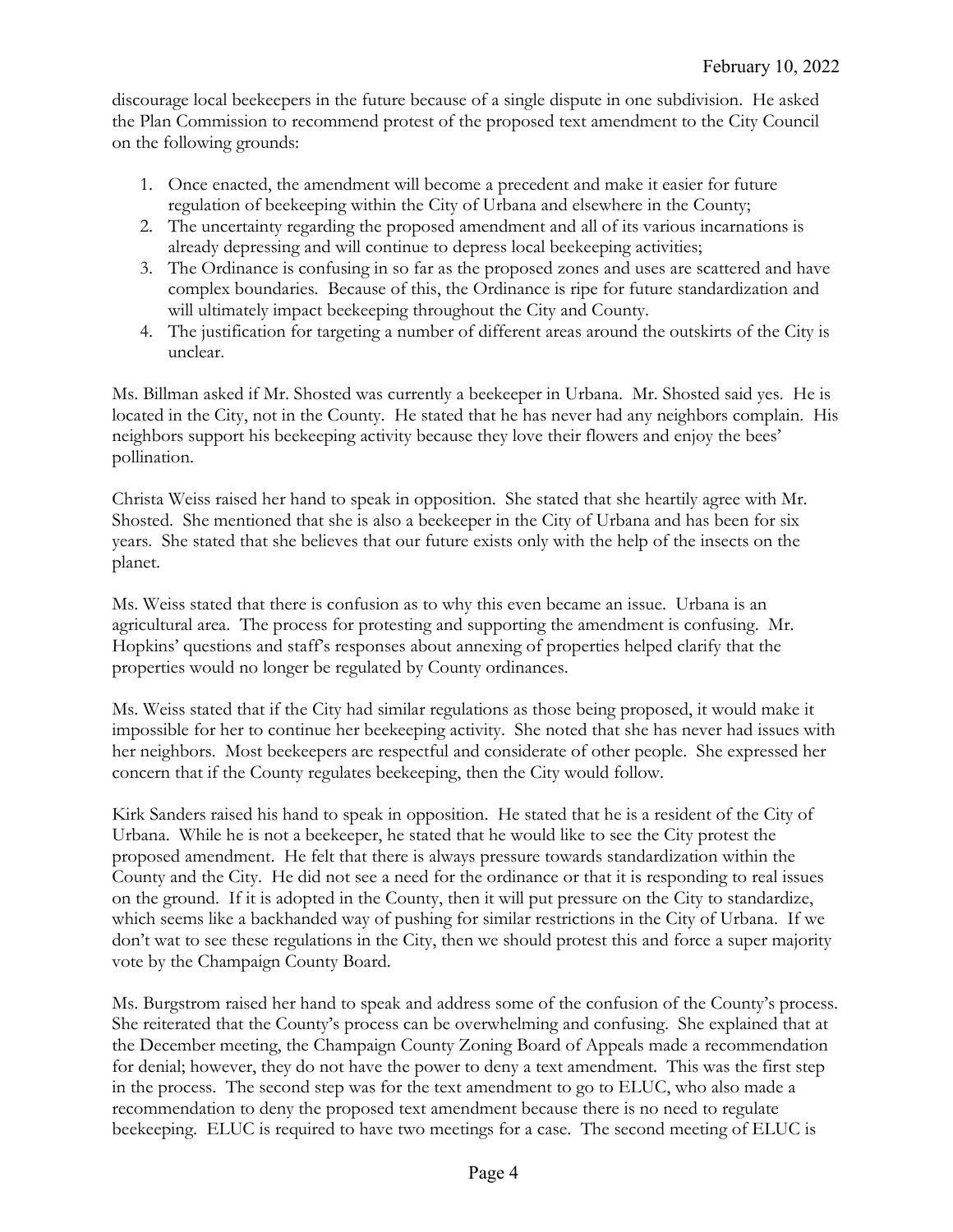being held at the same time as this meeting. The third step would be for the full Champaign County Board to consider the case. She pointed out that if any municipality or other entity protests, then it comes into play to require a super majority vote. Since the CCZBA and ELUC have both recommended denial, it is unlikely that the County Board will vote for approval. She did not believe that it was necessary for the City of Urbana to protest to require a super majority vote and make for a more complicated voting since the case will likely be denied anyway.

Mr. Hopkins asked for clarification in that by protesting, it only changes the criteria for adopting the proposed amendment. Ms. Burgstrom confirmed this to be true.

Mr. Ricci clarified that it would require a three-quarter majority vote to approve the proposed amendment if [a municipality] protests.

With there being no further comments from the public, Chair Allred closed the input portion of this item and opened up for Plan Commission discussion.

Mr. Fell stated that he cares about what happens in the ETJ area. The City cares what happens in the ETJ area or else he would not be on the Plan Commission. As a member from the ETJ area, he encouraged beekeeping in his part of the County. He understands that the proposed amendment would make the County staff's job easier; however, that is not the role of the City, and he believed that the Plan Commission should protest the proposed amendment.

Mr. Hopkins stated that he understood why the proposed amendment is before the Plan Commission. Even though the County process is heading towards rejection of the proposed amendment, the case still has to come to the City by state law as part of the process going forward.

He stated that he also understood staff's recommendation because the proposed amendment does not fit the usual concerns for a County text amendment. He mentioned that his son is a beekeeper in another city. He went on to talk about what concerns him with the proposed amendment. The mix of what is in the City, what is out of the City, what might be annexed, what might not be annexed, and the strategy of the Urbana Comprehensive Plan of how we intend to treat the northeast edge of the City of Urbana, beekeeping would be completely compatible, if not essential, for that area of town. There is a reason and some backing in the Comprehensive Plan to say that this kind of ordinance really does affect the City's ability to plan and manage, which gives them the logic to protest the proposed amendment.

Lastly, Mr. Hopkins commented that there are several problems with the proposed ordinance. One problem is that it defines beekeeping as a home occupation. Many beekeepers are not doing it as a home occupation. This link is flawed.

Mr. Hopkins moved that the Plan Commission forward Case No. CCZBA-014-AT-01 to the City Council with a recommendation to protest. Mr. Fell seconded the motion. Roll call on the motion was as follows:

| Mr. Fell      | $\sim$ $-$      | Yes  | Mr. Hopkins | $\sim$           | Yes |
|---------------|-----------------|------|-------------|------------------|-----|
| Ms. McFarland | $\sim 10^{-10}$ | Yes. | Mr. Allred  | $\sim$ 100 $\mu$ | Yes |
| Ms. Billman   | $\sim$ $\sim$   | Yes. |             |                  |     |

The motion passed by unanimous vote. Mr. Ricci stated that this case would be forwarded to City Council on Monday, February 14, 2022.